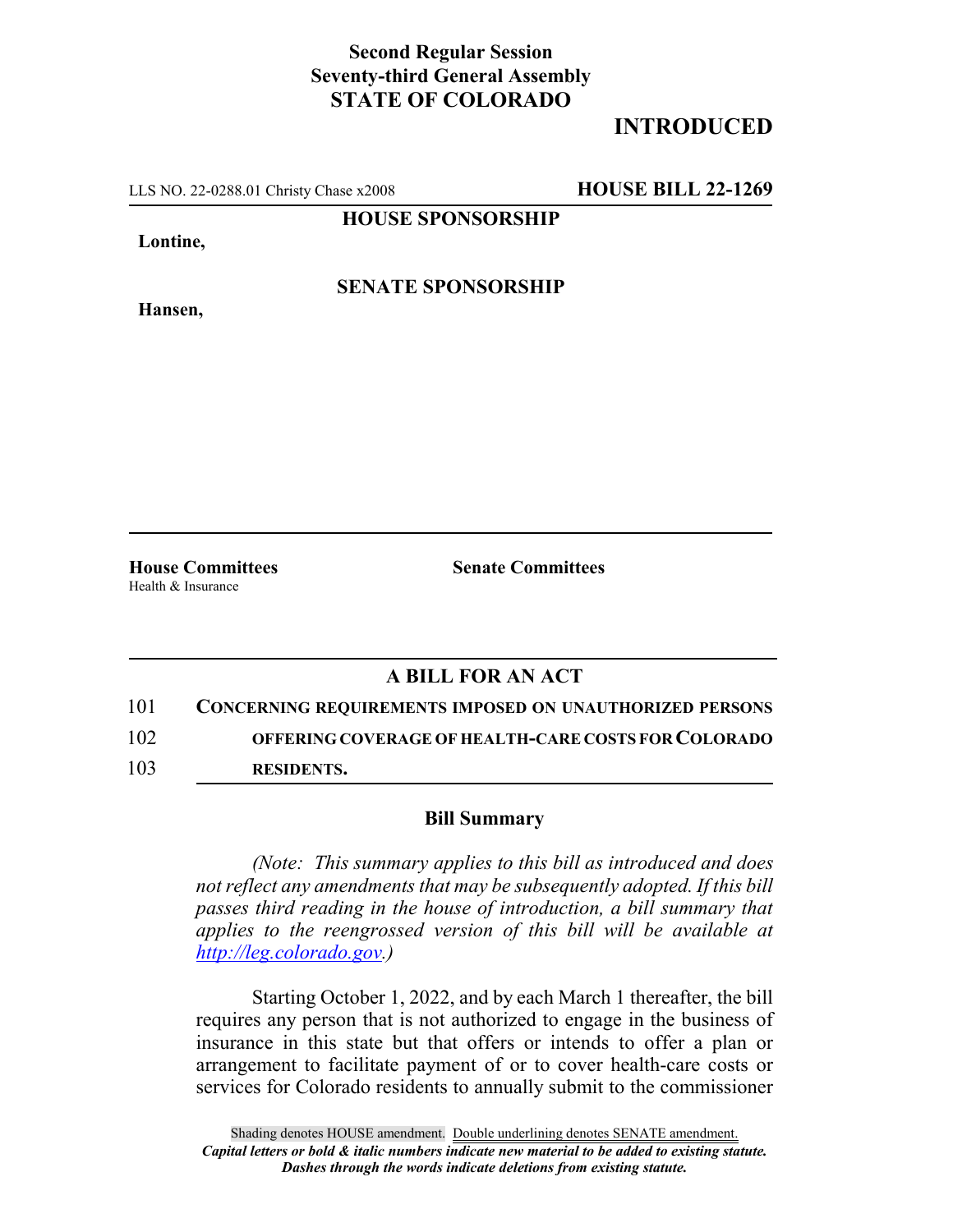of insurance (commissioner) specified information and a certification that the information is accurate and complies with the requirements of the bill. The submission must include information about the operation of the plan or arrangement in the immediately preceding calendar year, including:

- The number of participants in the plan or arrangement;
- The total amount of fees, dues, or other payments collected from participants and the percentage of fees, dues, or other payments that the person retained;
- The total amount of payments made to providers or to reimburse participants for health-care services provided or received;
- The estimated number of participants the person anticipates in the next calendar year;
- The counties in which the person offers or intends to offer a plan or arrangement and any other states in which the person offers a plan or arrangement;
- ! A list of third parties associated with, or offering or enrolling participants in a plan or arrangement on behalf of, the person and a detailed accounting of commissions or other remuneration paid to a third party for services provided in promoting or administering the plan or arrangement;
- The person's reserve balance; and
- Contact information for an individual serving as the person's contact person in this state, a list of the person's officers and directors, and the person's organizational chart.

Within 45 days after receipt, the commissioner is to determine whether a submission by a person is complete. Each year, the commissioner is to compile a report summarizing the information submitted by persons, post the report on the division of insurance website, and submit the report to specified legislative committees. The commissioner is authorized to adopt rules to implement the bill and to issue an emergency cease-and-desist order against a person that fails to comply with the requirements of the bill.

5 **required reporting and certification - noncompliance - information**

<sup>1</sup> *Be it enacted by the General Assembly of the State of Colorado:*

<sup>2</sup> **SECTION 1.** In Colorado Revised Statutes, **add** 10-16-107.4 as

<sup>3</sup> follows:

<sup>4</sup> **10-16-107.4. Health-care sharing plan or arrangement -**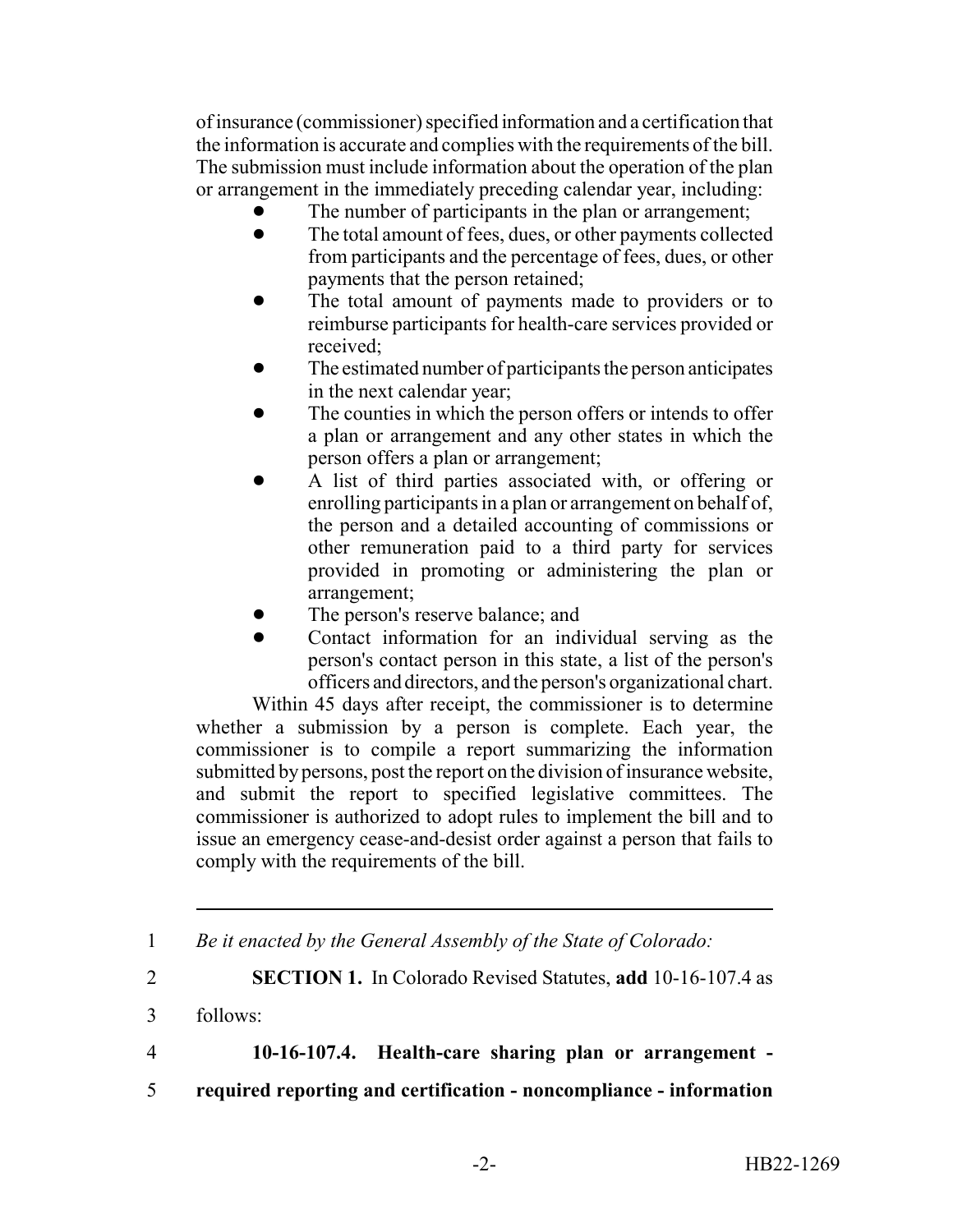**posted on division website - reports to general assembly - rules.** (1) A PERSON NOT AUTHORIZED BY THE COMMISSIONER PURSUANT TO ARTICLE 3 OF THIS TITLE 10 TO OFFER INSURANCE IN THIS STATE THAT OFFERS OR INTENDS TO OFFER A PLAN OR ARRANGEMENT TO FACILITATE PAYMENT OF OR TO COVER HEALTH-CARE COSTS OR SERVICES FOR RESIDENTS OF THIS STATE, REGARDLESS OF WHETHER THE PERSON IS DOMICILED IN THIS STATE OR ANOTHER STATE, SHALL SUBMIT TO THE COMMISSIONER BY OCTOBER 8 1, 2022, AND BY MARCH 1 EACH YEAR THEREAFTER:

9 (a) THE FOLLOWING INFORMATION:

 (I) THE TOTAL NUMBER OF INDIVIDUALS AND HOUSEHOLDS THAT PARTICIPATED IN THE PLAN OR ARRANGEMENT IN THIS STATE IN THE IMMEDIATELY PRECEDING CALENDAR YEAR;

 (II) THE TOTAL NUMBER OF EMPLOYER GROUPS THAT PARTICIPATED IN THE PLAN OR ARRANGEMENT IN THIS STATE IN THE IMMEDIATELY PRECEDING CALENDAR YEAR, SPECIFYING THE TOTAL NUMBER OF PARTICIPATING INDIVIDUALS IN EACH PARTICIPATING EMPLOYER GROUP;

18 (III) THE TOTAL AMOUNT OF FEES, DUES, OR OTHER PAYMENTS COLLECTED BY THE PERSON IN THE IMMEDIATELY PRECEDING CALENDAR YEAR FROM INDIVIDUALS, EMPLOYER GROUPS, OR OTHERS WHO 21 PARTICIPATED IN THE PLAN OR ARRANGEMENT IN THIS STATE, SPECIFYING 22 THE PERCENTAGE OF FEES, DUES, OR OTHER PAYMENTS RETAINED BY THE 23 PERSON FOR ADMINISTRATIVE EXPENSES;

**IV)** THE TOTAL AMOUNT OF PAYMENTS MADE TO PROVIDERS IN THE IMMEDIATELY PRECEDING CALENDAR YEAR FOR HEALTH-CARE SERVICES PROVIDED TO OR RECEIVED BY A PLAN OR ARRANGEMENT PARTICIPANT;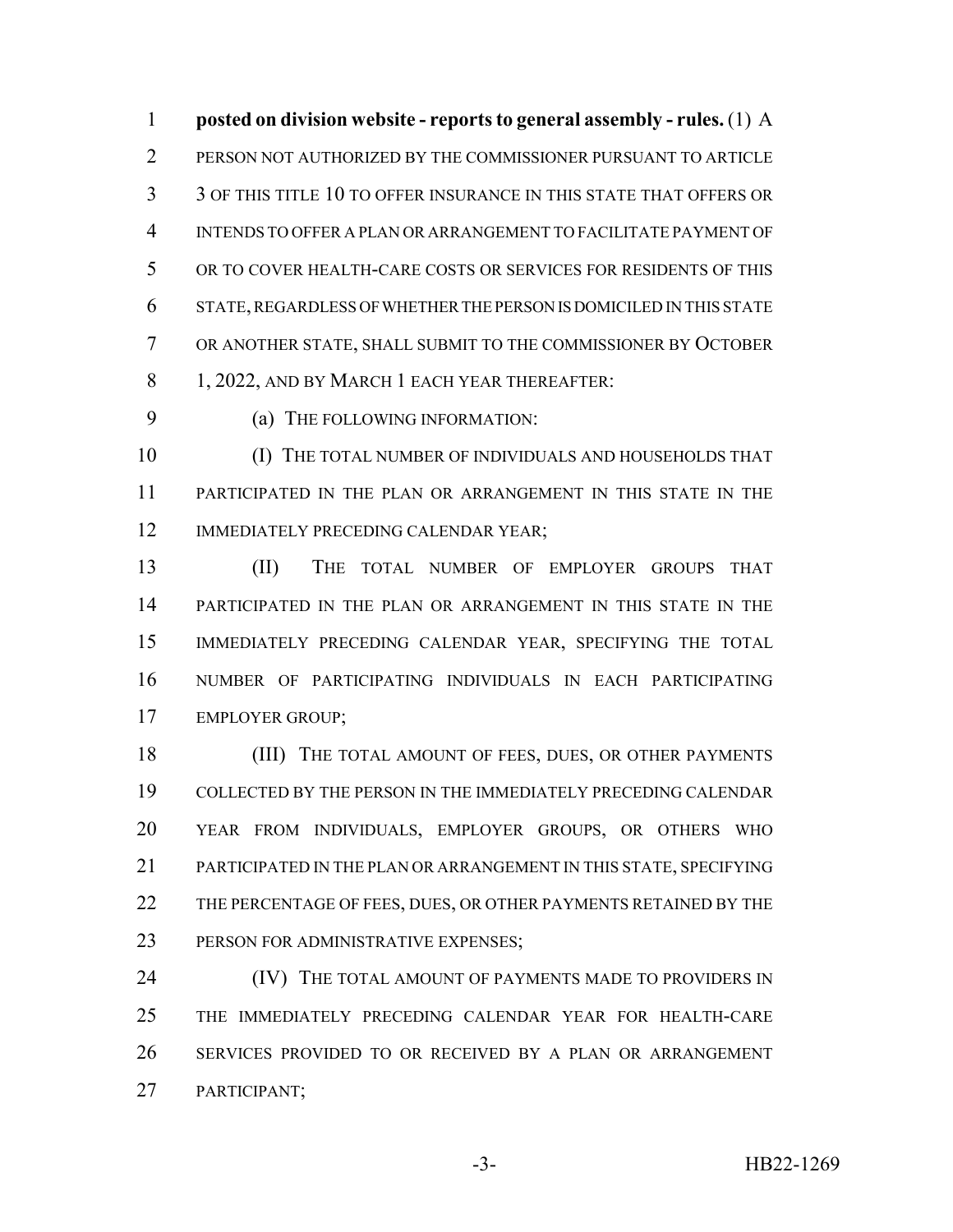(V) THE TOTAL AMOUNT OF REIMBURSEMENTS MADE TO PLAN OR ARRANGEMENT PARTICIPANTS IN THE IMMEDIATELY PRECEDING CALENDAR YEAR FOR HEALTH-CARE SERVICES PROVIDED TO OR RECEIVED BY A PLAN OR ARRANGEMENT PARTICIPANT;

 (VI) THE ESTIMATED NUMBER OF PLAN OR ARRANGEMENT PARTICIPANTS THE PERSON IS ANTICIPATING IN THE NEXT CALENDAR YEAR, SPECIFYING THE ESTIMATED NUMBER OF INDIVIDUALS, HOUSEHOLDS, EMPLOYER GROUPS, AND EMPLOYEES;

 (VII) THE SPECIFIC COUNTIES IN THIS STATE IN WHICH THE PERSON: (A) OFFERED A PLAN OR ARRANGEMENT IN THE IMMEDIATELY PRECEDING CALENDAR YEAR; AND

 (B) INTENDS TO OFFER A PLAN OR ARRANGEMENT IN THE NEXT CALENDAR YEAR;

 (VIII) OTHER STATES IN WHICH THE PERSON OFFERS A PLAN OR ARRANGEMENT;

16 (IX) A LIST OF ANY THIRD PARTY, INCLUDING A PRODUCER, THAT IS ASSOCIATED WITH THE PERSON OR ASSISTS THE PERSON IN OFFERING OR ENROLLING PARTICIPANTS IN THE PLAN OR ARRANGEMENT, COPIES OF ANY TRAINING MATERIALS PROVIDED TO A THIRD PARTY, INCLUDING A PRODUCER, AND A DETAILED ACCOUNTING OF ANY COMMISSIONS OR OTHER FEES OR REMUNERATION PAID TO A THIRD PARTY, INCLUDING A 22 PRODUCER, IN THE IMMEDIATELY PRECEDING CALENDAR YEAR FOR:

 (A) MARKETING, PROMOTING, OR ENROLLING PARTICIPANTS IN A 24 PLAN OR ARRANGEMENT OFFERED BY THE PERSON IN THIS STATE; OR

 (B) OPERATING, MANAGING, OR ADMINISTERING A PLAN OR 26 ARRANGEMENT OFFERED BY THE PERSON IN THIS STATE;

27 (X) COPIES OF ANY CONSUMER-FACING AND MARKETING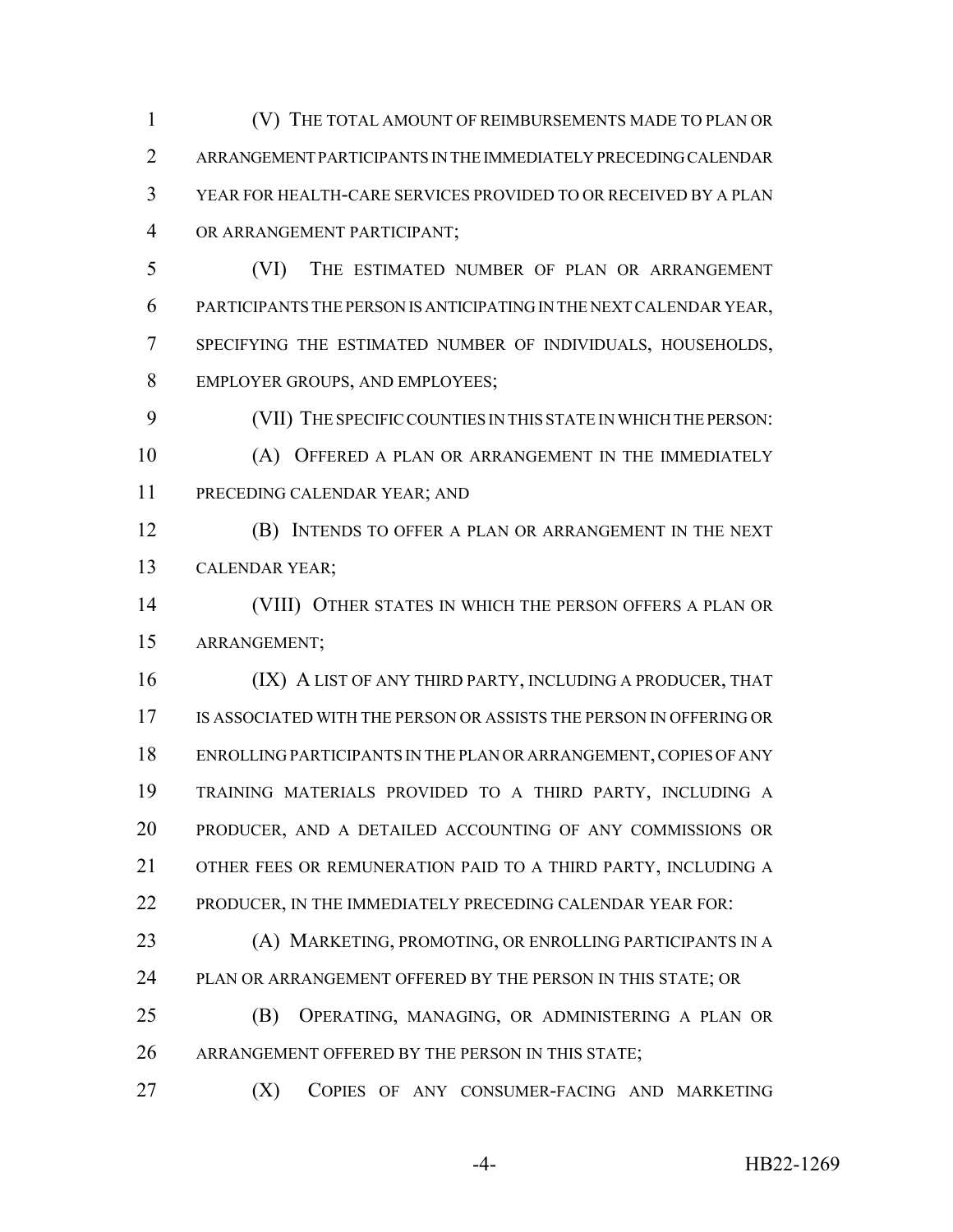MATERIALS USED IN PROMOTING THE PERSON'S PLAN OR ARRANGEMENT, INCLUDING PLAN OR ARRANGEMENT AND BENEFIT DESCRIPTIONS AND OTHER MATERIALS THAT EXPLAIN THE PLAN OR ARRANGEMENT;

 (XI) THE NAME, MAILING ADDRESS, E-MAIL ADDRESS, AND TELEPHONE NUMBER OF AN INDIVIDUAL SERVING AS A CONTACT PERSON FOR THE PERSON IN THIS STATE;

 (XII) A LIST OF ANY PARENT COMPANIES, SUBSIDIARIES, AND OTHER NAMES THAT THE PERSON HAS OPERATED UNDER AT ANY TIME WITHIN THE IMMEDIATELY PRECEDING FIVE CALENDAR YEARS;

 (XIII) AN ORGANIZATIONAL CHART FOR THE PERSON AND A LIST 11 OF THE OFFICERS AND DIRECTORS OF THE PERSON;

 (XIV) THE BALANCE OF RESERVES THE PERSON HAS AT THE TIME OF SUBMITTAL; AND

 (XV) ANY OTHER INFORMATION REGARDING THE PERSON THAT THE COMMISSIONER DEEMS RELEVANT TO CONSUMER PROTECTION AND 16 THAT THE COMMISSIONER SPECIFIES BY RULE;

 (b) A CERTIFICATION BY AN OFFICER OF THE PERSON THAT, TO THE BEST OF THE PERSON'S GOOD-FAITH KNOWLEDGE AND BELIEF, THE INFORMATION SUBMITTED IS ACCURATE AND SATISFIES THE 20 REQUIREMENTS OF THIS SUBSECTION (1).

21 (2) (a) IF THE PERSON SUBJECT TO THE REQUIREMENTS OF 22 SUBSECTION (1) OF THIS SECTION FAILS TO SUBMIT THE INFORMATION OR CERTIFICATION REQUIRED BY SAID SUBSECTION, THE SUBMISSION IS INCOMPLETE. THE COMMISSIONER SHALL MAKE A DETERMINATION OF COMPLETENESS NO LATER THAN FORTY-FIVE DAYS AFTER THE SUBMISSION. IF THE COMMISSIONER HAS NOT INFORMED THE PERSON OF ANY DEFICIENCIES IN THE SUBMISSION WITHIN FORTY-FIVE DAYS AFTER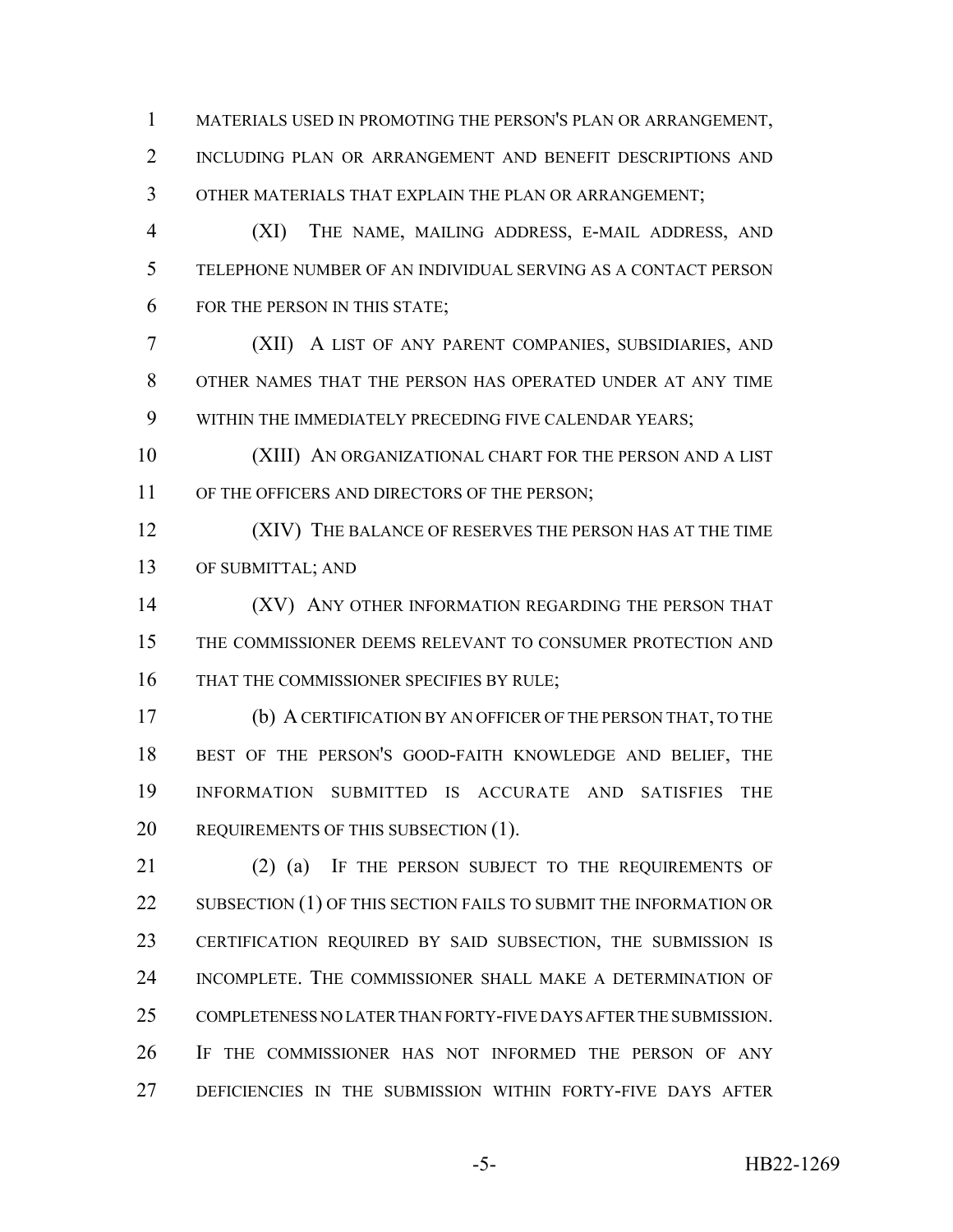RECEIVING THE SUBMISSION, THE SUBMISSION IS CONSIDERED COMPLETE.

 (b) IF A PERSON FAILS TO COMPLY WITH THE REQUIREMENTS OF SUBSECTION (1) OF THIS SECTION, THE COMMISSIONER MAY ISSUE AN EMERGENCY CEASE-AND-DESIST ORDER IN ACCORDANCE WITH SECTION 10-3-904.5.

 (3) ON OR BEFORE APRIL 1, 2023, AND ON OR BEFORE EACH OCTOBER 1 THEREAFTER, THE COMMISSIONER SHALL:

 (a) PREPARE A WRITTEN REPORT SUMMARIZING THE INFORMATION 9 SUBMITTED BY PERSONS PURSUANT TO SUBSECTION (1) OF THIS SECTION; (b) POST ON THE DIVISION'S WEBSITE THE REPORT AND

 INFORMATION ABOUT HOW CONSUMERS MAY FILE COMPLAINTS ABOUT UNAUTHORIZED PERSONS; AND

 (c) SUBMIT THE REPORT TO THE SENATE HEALTH AND HUMAN SERVICES COMMITTEE AND THE HOUSE OF REPRESENTATIVES HEALTH AND INSURANCE COMMITTEE OR ANY SUCCESSOR COMMITTEES. 16 NOTWITHSTANDING SECTION 24-1-136 (11)(a)(I), THE REQUIREMENT TO REPORT TO THE LEGISLATIVE COMMITTEES CONTINUES INDEFINITELY.

 (4) THE COMMISSIONER MAY ADOPT RULES AS NECESSARY TO IMPLEMENT THIS SECTION.

 **SECTION 2.** In Colorado Revised Statutes, 10-3-904.5, **amend** 21  $(1)(a)$  as follows:

 **10-3-904.5. Emergency cease-and-desist orders - issuance.** 23 (1) The commissioner may issue an emergency cease-and-desist order ex parte if:

(a) The commissioner believes that:

 (I) An unauthorized person is engaging in the business of 27 insurance in violation  $\sigma f$  the provisions of section 10-3-105 or 10-3-903